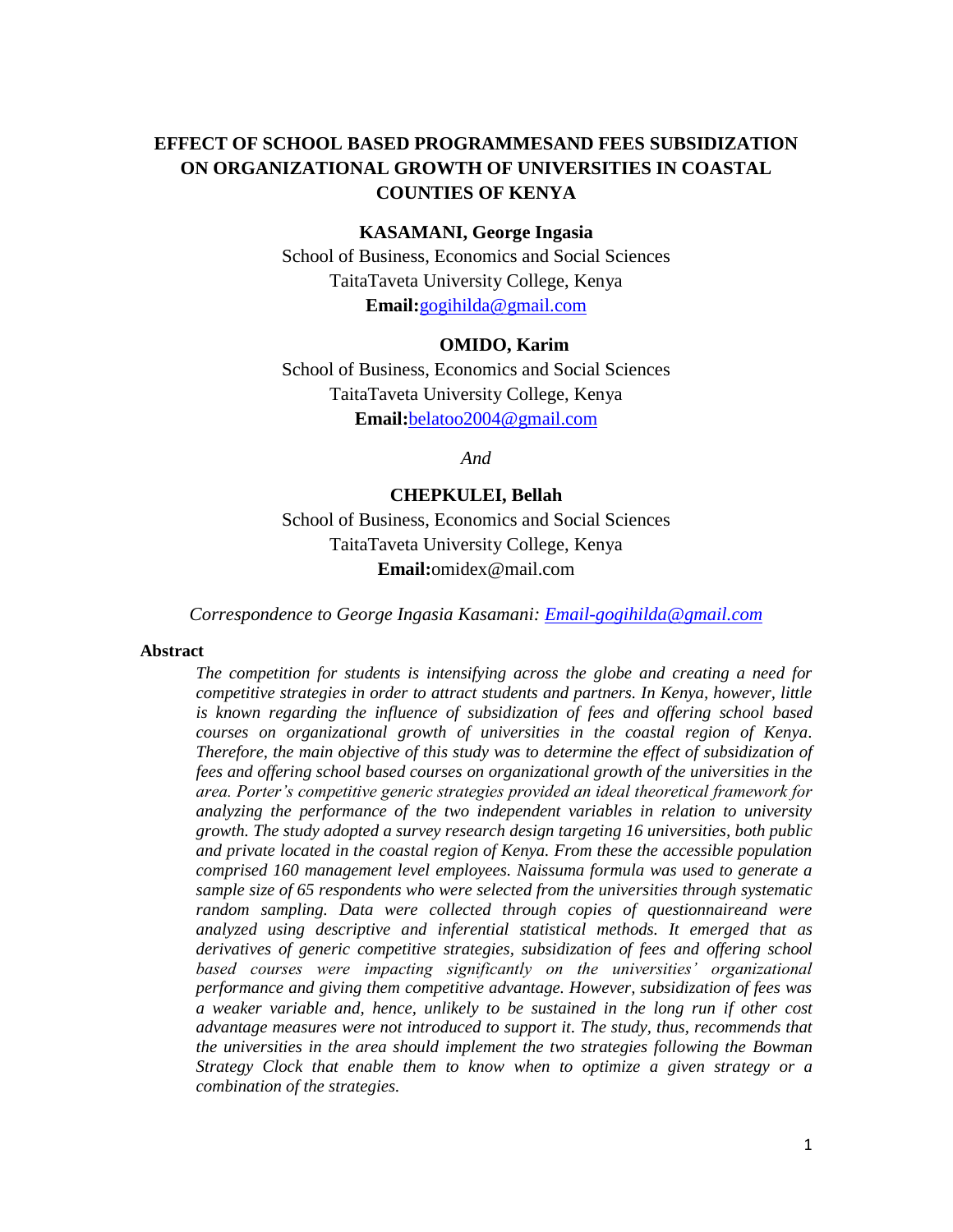**Keywords:** Fees subsidization, School based courses, Organizational growth, Coastal region.

# **1.0 Introduction**

#### **1.1 Background**

Higher education in the world today is trying to adapt to the rapidly changing environmental dynamics characterized by intensifying competition. For instance, the American higher education sector has grown from a collection of small, local markets to regional and national markets (Hoxby, 2007). In a different context, that is, the United Kingdom (UK), the intense competition for students is due to the increasing number of universities in close proximity to each other in major towns such as London, Oxford, Leeds and Sheffield cities amongst others. In Malaysia, higher education has experienced an increasing competition among universities and higher education institutes to attract students both locally and internationally (Mazzarol&Soutar, 2008). Higher education in Ghana is also being increasingly characterized with privatization and competition (Manuh, et al., 2007).

In Kenya, over 300,000 students are enrolled in universities and other higher education institutions in the country in the current cohort. Approximately 20% or 60,000 of these students are enrolled in the private higher education sector (CHE, 2016). Even then, over 30,000 students still have to go abroad for higher education. Evidently, there is high competition for university education in Kenya. Students who qualify for university education in the country are selected to join public universities whose fee is subsidized by the government (Gudo, Olel & Oanda, 2011). The selection is done through Kenya Universities and Colleges Central Placement Service (KUCCPS) formerly Joint Admissions Board (JAB), whose mandate was granted in 2012. The placements are done depending on their course and campus choices. However, it is quite evident that the public higher education system in the country has the lion's share of student enrolment absorbing more than 80% of the students (Gudo, 2013).

Evidently, the higher education environment, both internationally and locally, has become competitive and higher learning institutions increasingly have to compete for students in the recruitment market (James, Baldwin & McInnis, 2009). This has created the need for development of competitive strategies in order to attract and retain studentswho have already several college options (Agumbi, 2013). Strategies give a firm the ability to define itself in the market relative to the other firms it is in competition with (Lester, 2019). Porter (1980) argues that higher performance can be made in an industry with competition through the use of a generic strategy. Porter further argues that strategy is making a selection of the activities that a firm will excel in to make sustainable differences in the market. Consistent with Porter (1985), Owiye (2019) argues that the strategies a firm makes are crucial in determining the competitive advantage it has over its rivals in the market and such strategies include lower pricing, focus on customers and differentiation. The strategies are also important in determining the development that is to be made and the position in which it achieves in the market. Universities, all across the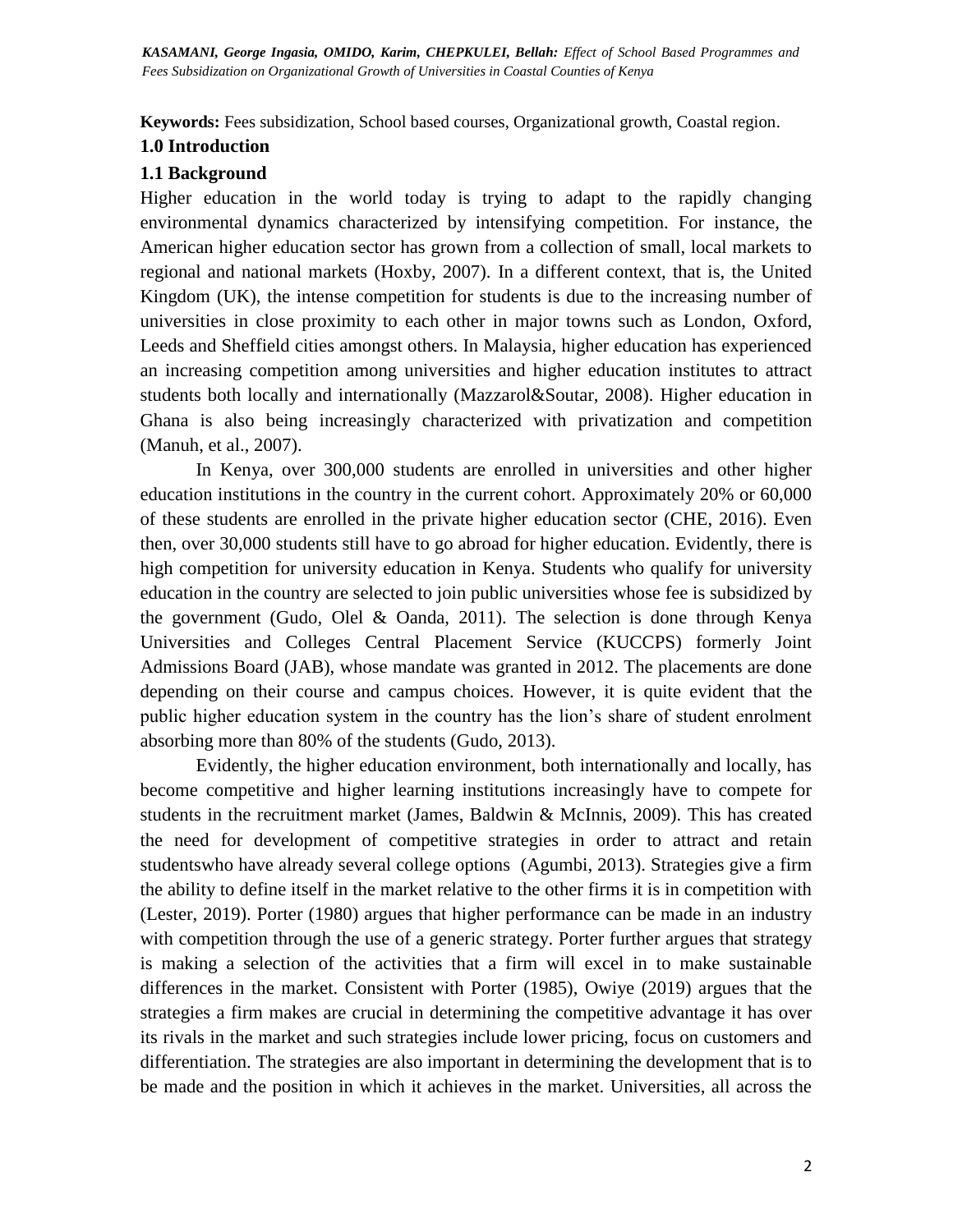globe, are using a variety of strategies to enable them position themselves competitively in the higher education market. In Kenya, some universities are subsidizing fees and offering flexible programmes such as school-based learning programmes (SLPs) during the holidays in order to remain competitive in the higher education (HE) market.

## **1.1.1 Income Generating Activities and Growth of Public Universities in Kenya**

Kenya has over 55 universities with a significant number having grown from constituent colleges to fully fledged chartered universities. Due to the liberation of higher education resulting to influx of several higher education institutions, the universities have been operating at a highly turbulent environment that coupled with constraints in funding threaten their survival. Public universities in Kenya, for instance, are finding themselves having to admit more students, provide more programmes, acquire new facilities, equipment and hire more staff as policies meant to improve access to higher education continue to take effect. However, for the universities to thrive under these new developments, there is need for sustainable competitive strategies.

The government of Kenya through the Universities Act 2016 granted public universities the mandate to design, develop and operate entrepreneurial income generating units (IGUs) profitably in order to boost their income and reduce their dependence on direct government cash transfers to fund their programmes. As such, some universities undertook to develop and run several income generating activities (IGAs) such as self-sponsored programmes (SSPs), commercial ventures and research and consultancies. The school-based learning programmes (SLPs) originally designed for teaching courses and then expanded to include other programmes are the most prominent of theSSPs. The school-based learning programmes as compared to other SSPs or Module II programmeshave their fees subsidized and, as such, are deemed to be more affordable to the students and less costly for the university to deliver given that they are run for a very short time (approximately three months) in the academic year. However, questions abound as to whether the SLPs and their cost reduction strategies translate to growth of the universities.

University growth is as a result of effectiveness of the strategies adopted by the University (Odhiambo, 2013). There are many indicators that can be used to show that growth has taken place in the University. Growth can occur in terms of infrastructural facilities the university possesses. The facilities are in form of buildings for classes and offices, laboratories, libraries and other facilities that facilitate learning in the university. This can be used as measure of whether a given institution has grown or not. Student enrollment is another factor that can be used to indicate growth of a university. Increment in student enrollment in a university is an indicator of growth (Kitum, 2010). Fees payment is another significant issue when assessing growth of a university. When universities put in place measures to improve fees payment, they are able to create improved growth avenues.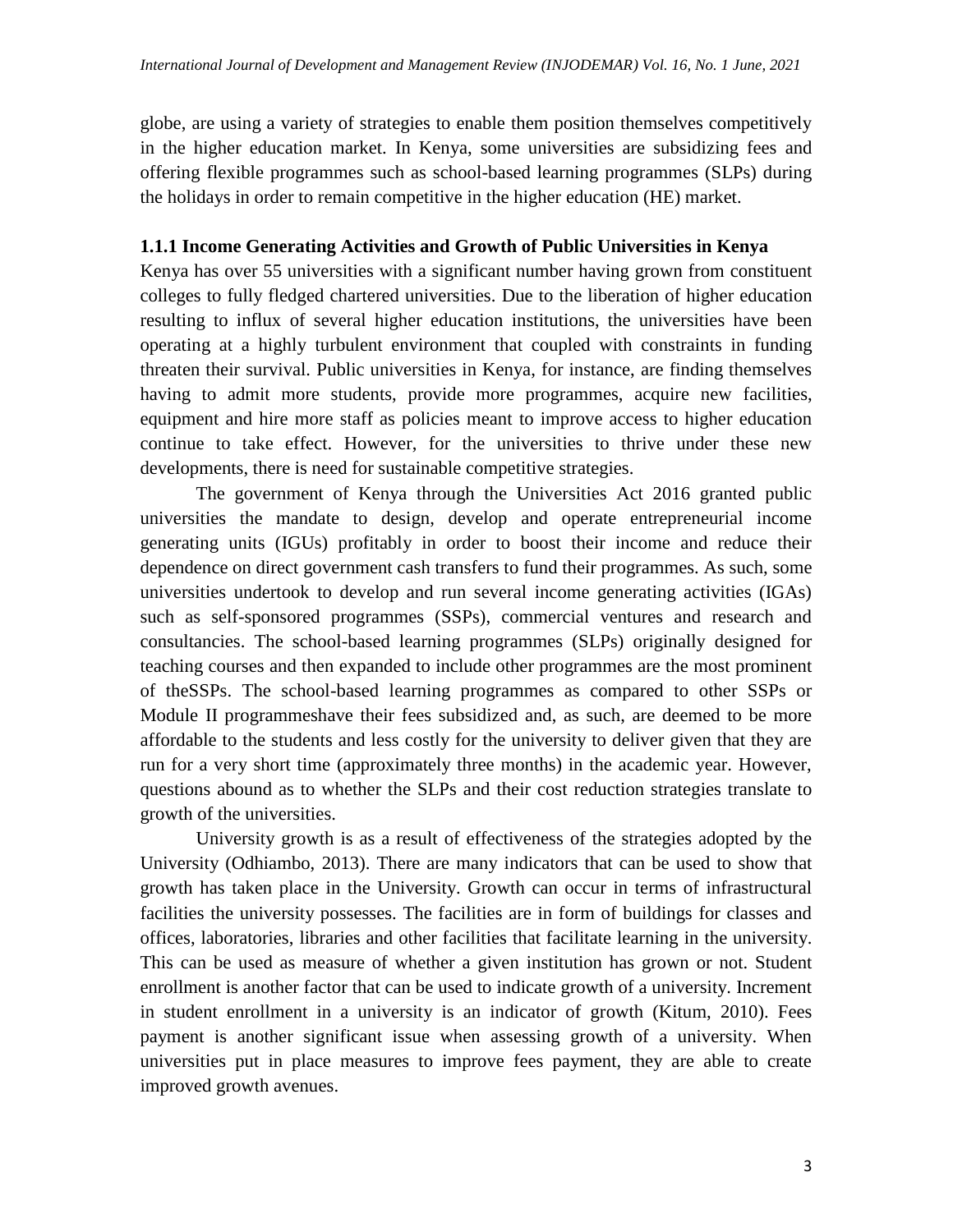## **1.1.2 Universities in Coastal Counties in Kenya**

In nearly two decades after the introduction of free education in the country, there has been marked levels of students' transition from primary to secondary schools and as such the number of students graduating from secondary schools. Consequently, there has been a high number of college age students in the country demanding to be absorbed in institutions of higher learning. This, together with reforms in the higher education sector has seen the establishment of several universities and growth of their satellite campuses in several regions and towns in the country among them being the Coast region (Mukhwana et al., 2016). The Coast region of Kenya comprises of six counties on the south eastern side of the country contiguous to the Indian Ocean. These counties have also benefited from the ongoing expansion of the universities with a number of constituent colleges of universities and several satellite campuses having been established in the region. Among the institutions in the coast are the Cooperative University College of Kenya, TaitaTaveta University College, Daystar University, KAG East University, Methodist University in Kenya, Kenyatta, Moi, Technical University of Mombasa, Pwani. Evidently, the high number of universities in the region suggests that the level of competition for students is high. Therefore, the universities in the area have to embark on competitive strategies to achieve growth.

## **1.2 Research Problem**

The high competition in the higher education sector in Kenya coupled with declining funding is necessitating public universities come up with strategies that will market them more than their competitors. The strategies aim at gaining higher profits and sustaining them in the market competitive position against all other external factors that determine competition (Porter, 1980). According to Nicolescu (2009), survival in the industry is largely determined by their ability to respond to the changing environment competitively. Kagwira (2014), however, argues that the universities in Kenya practice marketing of education in their own different level as compared to other universities around the world. Previous studies such as Katamei (2015), Yego (2016) and Alando (2016) looked into the strategies that are used by the Kenyan universities to remain competitive. However, the studies did not focus on the effect of strategies such as school-based programmes and subsidization of fees on organizational growthof universities. Therefore, the present paper examined how the universities in the coastal region of Kenya employ the strategies and the effects they have on their growth using Porter's cost leadership and differentiation strategies as its analytical framework.

# **1.3 Objectives of the Study**

The main objective of this study was to determine the effect of school-based programmes and subsidization of fees on organizational growth of universities in the coastal region of Kenya. The specific objectives are to: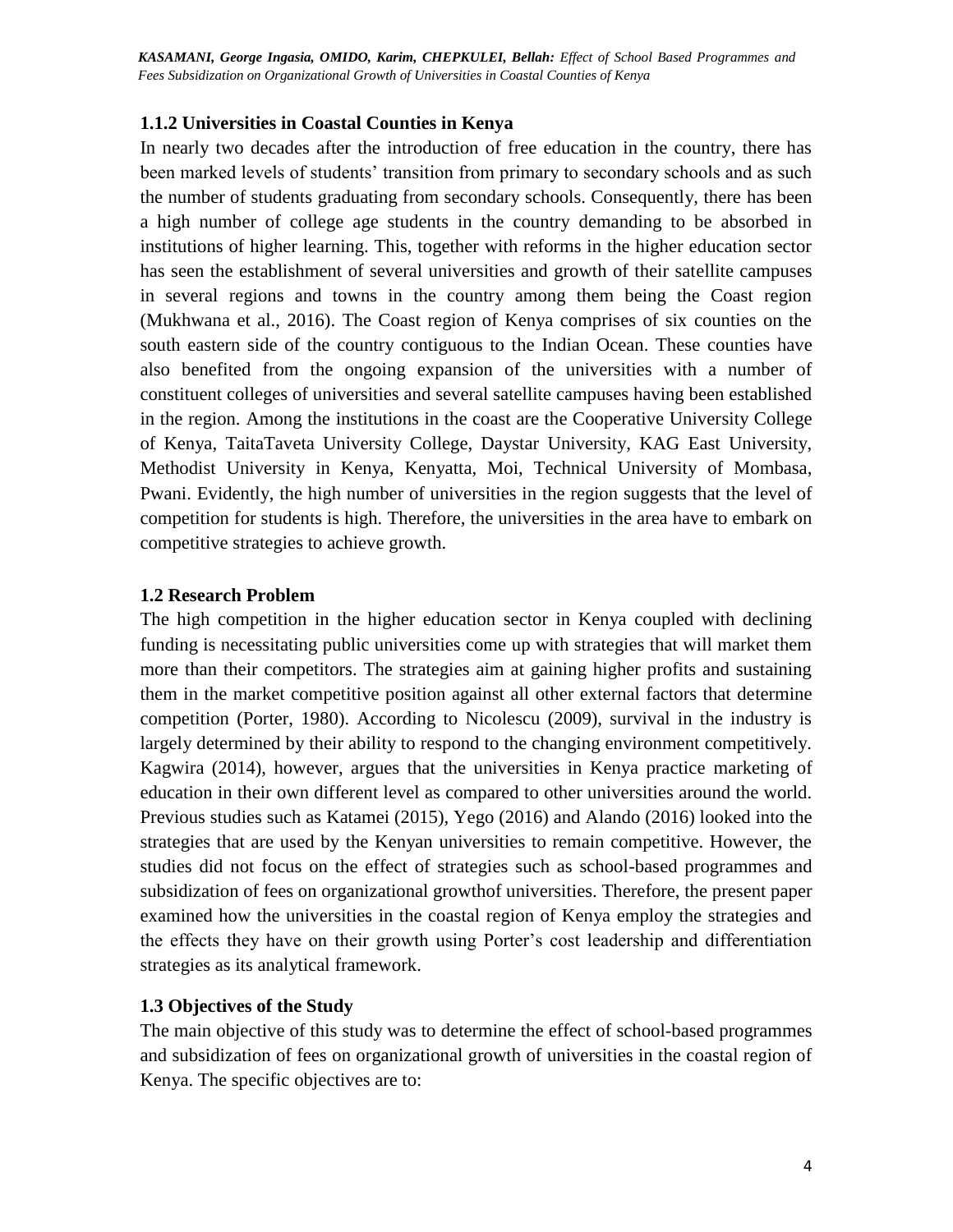- a) Determine the effect of subsidized fees on organizational growth of universities in the coastal region of Kenya.
- b) Find out the effect of school based courses on organizational growth of universities in the coastal region of Kenya.

# **2.0 Literature Review**

# **2.1 Porter's Generic Strategies**

The notion that the generic strategies can be a source of superior performance is as old as the idea of strategy itself and has provoked considerable interest and inquiry within the strategic management discipline (Livvarcin, 2007). Porter (1980) was the first person who introduced generic strategies and proposed that by using them the organization can achieve competitive advantages. These were overall cost leadership, differentiation, and market niche (or focus). Porter articulated the set of three generic strategies and developing them into a testable framework (Hahn & Powers, 2010). Porter (1980) explains that the three strategies are an essential part of any effective business plan, which a firm can use to obtain a competitive market position. Porter (1985) further asserts that a firm performs best by choosing one strategy on which to concentrate. However, this view has been criticized by several authors who argue that a combination of these strategies may offer a company the best chance to achieve superior performance (Johnson, Scholes & Whittington, 2008; Johnson & Scholes, 2005). All the same, whatever strategy a business chooses, it must fit with the company and its goals and objectives to perform well (Hahn & Powers, 2010).

Since the present study was concerned with subsidized fees/waivers and use of school based courses as competitive strategies by the universities, the cost leadership and differentiation dimensions were used as frameworks to investigate their effect on competition. According to Porter's Generic Strategies theory, cost leadership enables a firm to become the low cost producer in its industry. If a firm can achieve and sustain overall cost leadership, then it will be an above average performer in its industry. However, the sources of cost advantage are varied and depend on the structure of the industry. They may include the pursuit of economies of scale, proprietary technology, preferential access to raw materials and other factors. A low cost producer must find and exploit all sources of cost advantage. The cost leadership strategy allows a firm to achieve a stronger position than its rivals, because the firm's low operating costs allow the firm's executives to reduce prices while maintaining profit until their closest rival's profit margins vanish (Shi *et al.,* 2008). Due to the firm's wider operating cost margins, even if its competitors were to force a price increase, the company would still have a cost advantage. Subsidization of fees was expected to be realized effectively when the universities were actively pursuing cost leadership strategy.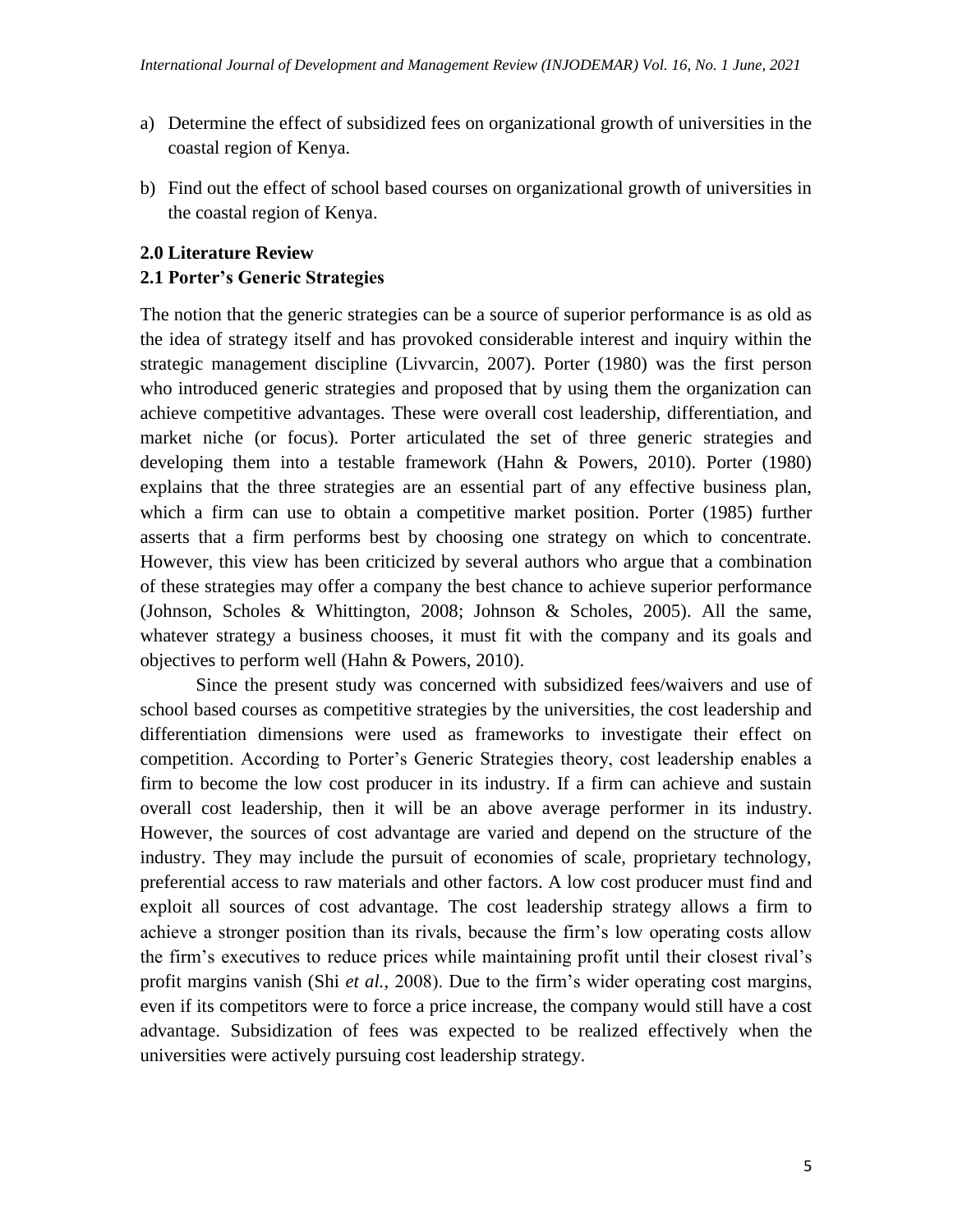Differentiation enables firms to achieve competitive advantage over their rivals because of the perceived uniqueness of their products and services (Acquaah &Yasai-Ardekani, 2006). Porter (1980) stated that competitive strategies deal with the development of attributes that characterize a company and differentiate the value it creates and offers in comparison to its competitors. Pearce and Robinson (2008) aver that differentiation strategies are based on providing buyers with something that is different or unique, that makes the company's strategic positioning, product or service distinct from that of its rivals. In effect, differentiation builds competitive advantage by making customers more loyal - and less price-sensitive-to a given firm's product/service. Additionally, consumers are less likely to search for other alternative products once they are satisfied (Hernant, Mikael & Thomas, 2007). School based courses in universities in Kenya are among the core programmes on offer and are essentially differentiated programmes meant to cater for the needs of school teachers at different levels. Therefore, the differentiation strategy was meant to provide insight into the effect of course differentiation on organizational performance of the universities.

#### **2.2 Subsidizing Fees/Waivers**

The main aim of higher education subsidies is usually to provide college education without paying much fee. It enables most families to be able to access college education and get some training on different courses due to the ability to pay for college. This enables growth of the universities as there is a higher enrolment. Proponents of university fee reduction claim that it may lead to some missing the chance due to poor backgrounds. Their proposals typically suggest that Universities need to lessen charges that are direct, and compensate the students through fixing each student to public subsidies. In support of such objectives, they point to increases in programmes that will not be paid any fee at all (Oxfam, 2001, 2002; Al-Samarrai and Zaman, 2000; MacJessie, 2002).

Subsidies in university education have come in various ways and have impacted positively on the growth of university. The most popular form of subsidy or waiver is almost full payment by the government for the students who enroll through the country, the Kenya Universities placement body, which replaced by the Admissions Joint Boards. The government of Kenya pays almost the entire amount of fees for the students admitted under this programme and subsidizes their accommodation in campus. This has led to massive increase in university enrollment over the years. Another form of subsidies extended to the studentsincludes loans and bursaries given to the students by the Higher Education Loans Board. Though payable after completion, such waivers help students afford course offered in Universities in Coast province and thus contributing to growth of these institutions.

#### **2.3 School Based Courses**

Kenyans thirst for degree courses and, hence an increase in the demand in the universities, and teachers are not exempted. Most teachers, in primary and secondary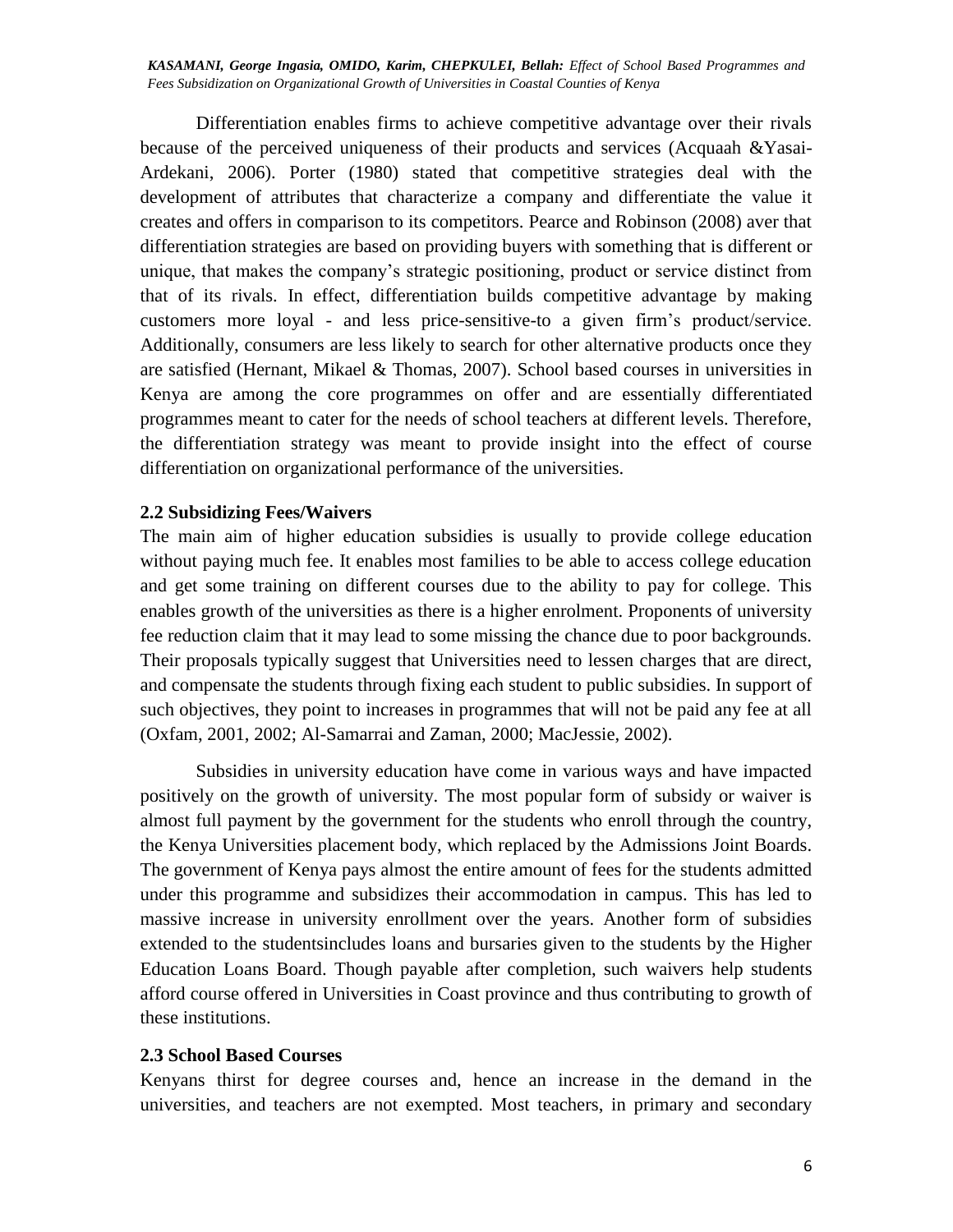schools, are not lucky enough to get study leave, forcing them to enroll for school-based programmes that usually take place during school holidays. While teacher education is a very delicate and important sector in the development of society, our universities have worked on their programmes so that they can cater for 'teacher students.' Most universities in Coast province have taken the advantage of this rush for University education and thus resulting to their growth. The teachers who enroll in these programmes part with huge amount of money which Universities used in their growth.

# **3.0 Research Methodology**

# **3.1 Research design**

This research adopted a descriptive survey research design. The use of this design was informed by its convenience when dealing with a large number of the interviewees from a large number of institutions (Cooper & Schindler 2008). Porter's competitive generic strategies provided an ideal theoretical framework for analyzing the performance of the two independent variables in relation to university growth owing to its wide application in the examination of generic competitive strategies by firms.

# **3.2 Target Population**

The population of interest to the present study were the 16 universities, both public and private, in four Coastal Counties in Kenya, that is: TaitaTaveta, Kwale, Mombasa and Kilifi. Each university has management team members that make the decisions and set the strategies. Ten management staff from each university in the area who included the members of the administration and heads of departments were thus targeted in the study bringing the accessible population to one hundred and sixty management team members.

# **3.3 Sample and Sampling Techniques**

The study sampled the universities across the four counties and for the accessible population, employed the Nassiuma (2000) formula, under.

$$
n = NC2
$$
  

$$
C2 + (N-1) e2
$$

Where:

 $N = 160$  was the total accessible population

 $C = 0.5$  was the coefficient of variation

 $e = 0.05$  was the significance level

 $n = 65$  was sample size determined by the formula

Systematic random sampling was used to select the members of management team in the universities in such a way as to ensure each member had an equal chance of being selected to participate in the study.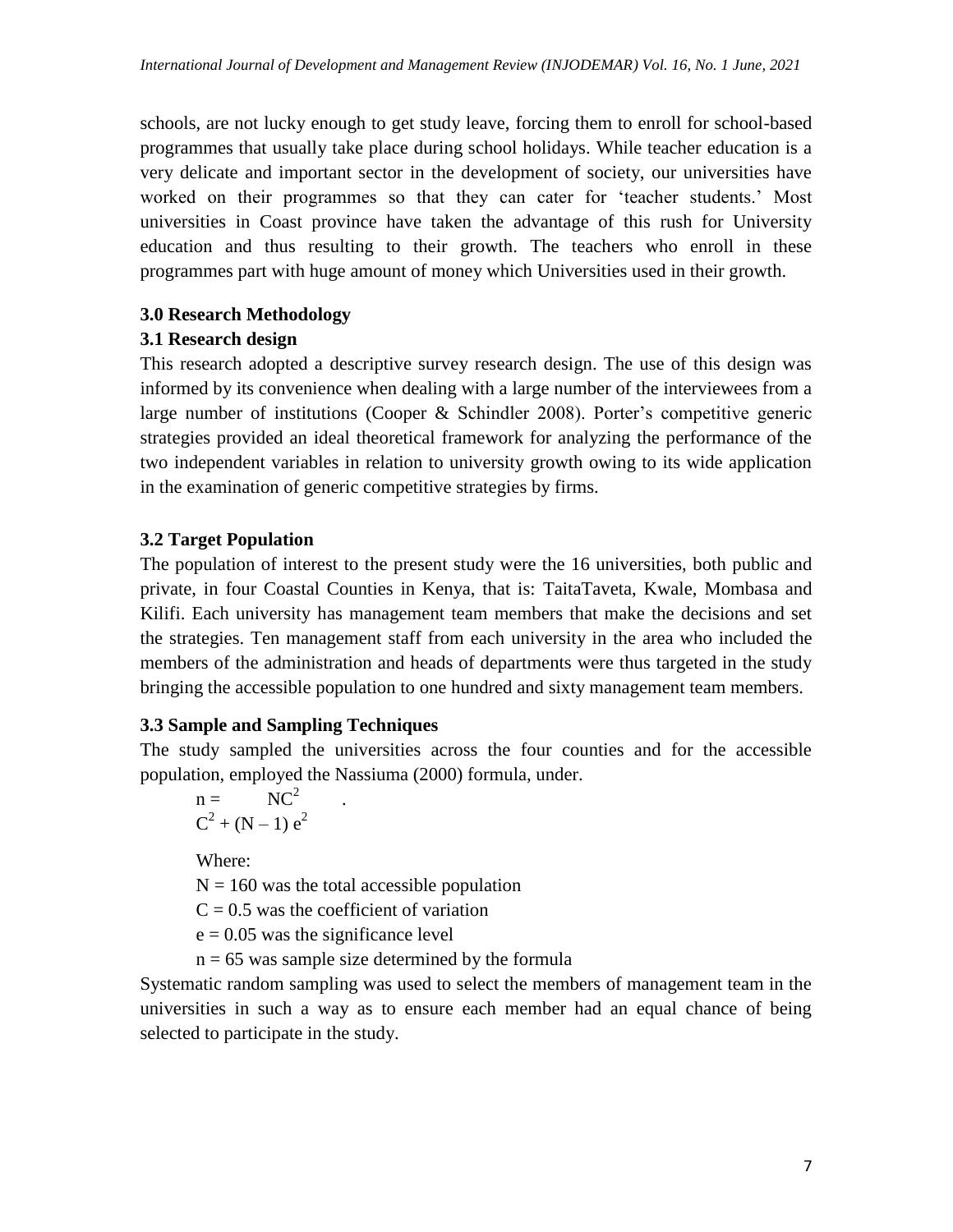*International Journal of Development and Management Review (INJODEMAR) Vol. 16, No. 1 June, 2021 Fees Subsidization on Organizational Growth of Universities in Coastal Counties of KenyaKASAMANI, George Ingasia, OMIDO, Karim, CHEPKULEI, Bellah: Effect of School Based Programmes and* 

## **3.4 Data Collection Instruments**

Collection of the data was majorly done by use of a questionnaire developed by the researcher that comprised of both structured and unstructured questions. The structured part contained Likert scale to enable quantification of the responses. The advantage of using questionnaire is that each respondent gets to be asked a similar set of questions that provide an efficient way of collecting responses from a large sample prior to analysis (Saunders, et al 2015). The copies of questionnaire were pretested for validity and reliability before being administered. This was achieved by first pilot testing the instruments on a non-participating sample of respondents.

## **3.5 Data Processing and Analysis**

The analysis of data was done with the aid of SPSS version 23.0. The data was analyzed using descriptive and inferential statistics. Descriptive statistics involved percentages and means while inferential statistics employing Spearman's rank coefficients was used to examine the relationship between the independent variable and the dependent variables. The researcher administered 65 to the respondents drawn from universities located in the coastal region, out of these, 59 copies of questionnaire were returned representing a response rate of 91%. This response rate was very high and, therefore, very good for research purposes as recommended by Babbie (2004).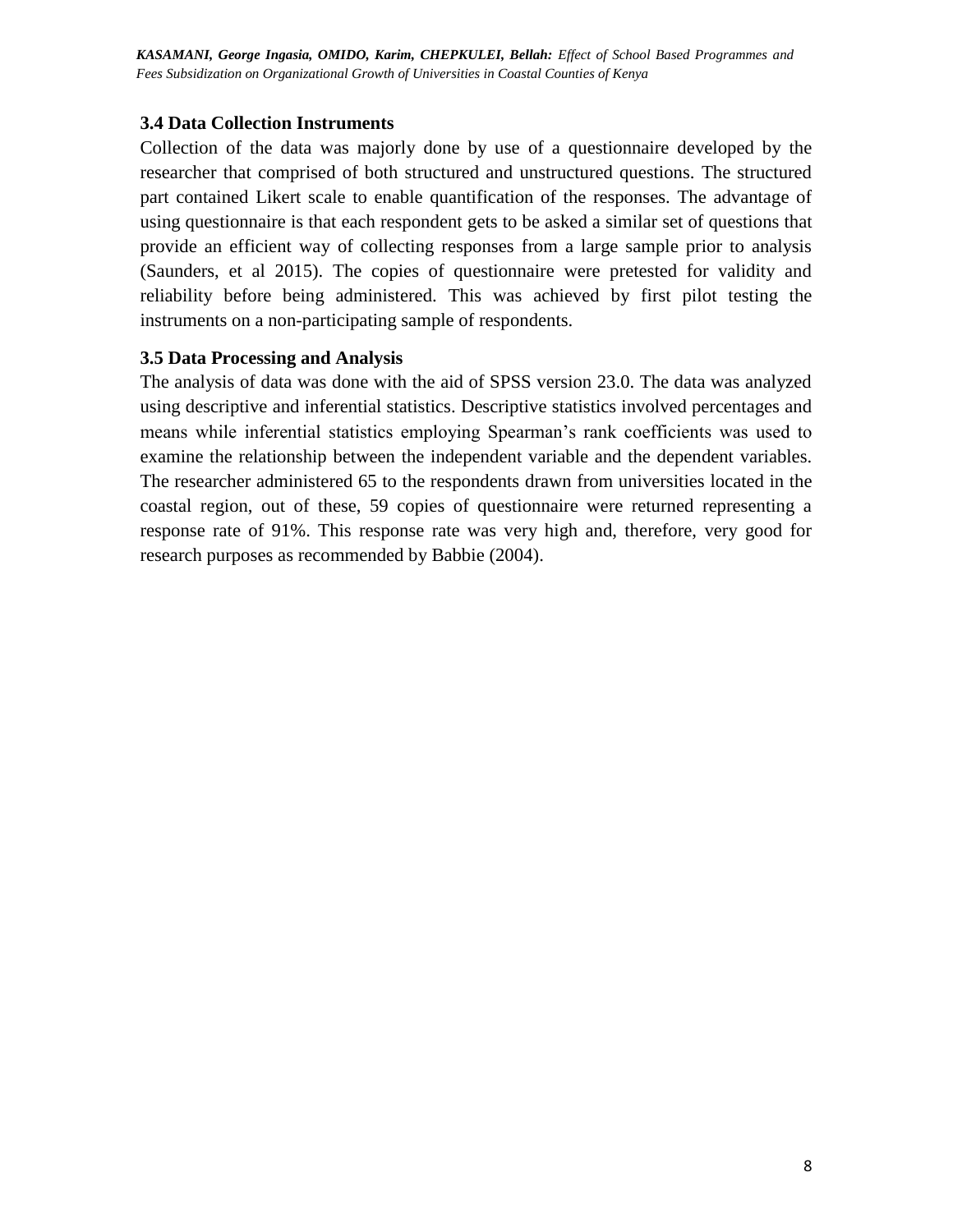## **4.0 Research Findings and Discussion**

## **4.1Subsidized Fees/Waivers and Organizational Growth of Universities**

| <b>Subsidized Fees Statements</b>            | 1     | $\overline{2}$ | 3     | 4     | 5     | <b>Mean</b> | Std.  |
|----------------------------------------------|-------|----------------|-------|-------|-------|-------------|-------|
|                                              |       |                |       |       |       |             | Dev.  |
| In our university, students pay tuition fees |       |                |       |       |       |             |       |
| based on the courses they are undertaking    | 0%    | 0%             | 8.5%  | 49.2% | 42.4% | 4.34        | 0.624 |
| with science students paying more than       |       |                |       |       |       |             |       |
| those studying arts.                         |       |                |       |       |       |             |       |
| Pressured not to increase fees, universities |       |                |       |       |       |             |       |
| have turned to commercial activities to      |       |                |       |       |       |             |       |
| raise funds for expansion, with subsidies    | 0%    | 0%             | 40.7% | 42.4% | 16.9% | 3.76        | 0.766 |
| from the state lagging behind growth in      |       |                |       |       |       |             |       |
| enrolments                                   |       |                |       |       |       |             |       |
| Our employees are given fee waivers          |       |                |       |       |       |             |       |
| encouraging more employees to go back        | 0%    | $0\%$          | 16.9% | 50.8% | 32.2% | 4.15        | 0.810 |
| to class                                     |       |                |       |       |       |             |       |
| Universities have been unable to enroll a    |       |                |       |       |       |             |       |
| high proportion of school-leavers who        |       |                |       |       |       |             |       |
| seek higher education due to constrained     | $0\%$ | 0%             | 32.2% | 25.4% | 42.4% | 4.10        | 0.799 |
| facilities as admissions are based on bed    |       |                |       |       |       |             |       |
| capacity.                                    |       |                |       |       |       |             |       |
| The rate of dropouts in universities is      |       |                |       |       |       |             |       |
| highly contributed by push out factors       |       |                |       |       |       |             |       |
| related to costs of schooling such as high   | 0%    | 0%             | 16.9% | 57.6% | 25.4% | 4.08        | 0.686 |
| tuition fees<br>and<br>poverty levels<br>in  |       |                |       |       |       |             |       |
| universities                                 |       |                |       |       |       |             |       |

The study first sought to assess the effect of subsidized fees/waivers on organizational growth of universities in the coastal region of Kenya. A Likert scale of 1 to 5 was used with 1 representing not at all and 5 representing very great extent. Correspondingly;  $1 =$ Not at all;  $2 =$  Little extent;  $3 =$  Moderate extent;  $4 =$  Great extent;  $5 =$  Very great extent. The results are summarized in Table 1.

## **Table 1: Percentage Distribution of Respondents' Perception on Subsidized Fees**

#### Source: Field study, 2019

The results in Table 1 suggest that respondents strongly agreed that in their university, students pay tuition fees based on the courses they are undertaking with science students paying more than those studying arts (mean  $= 4.34$ ). In addition, most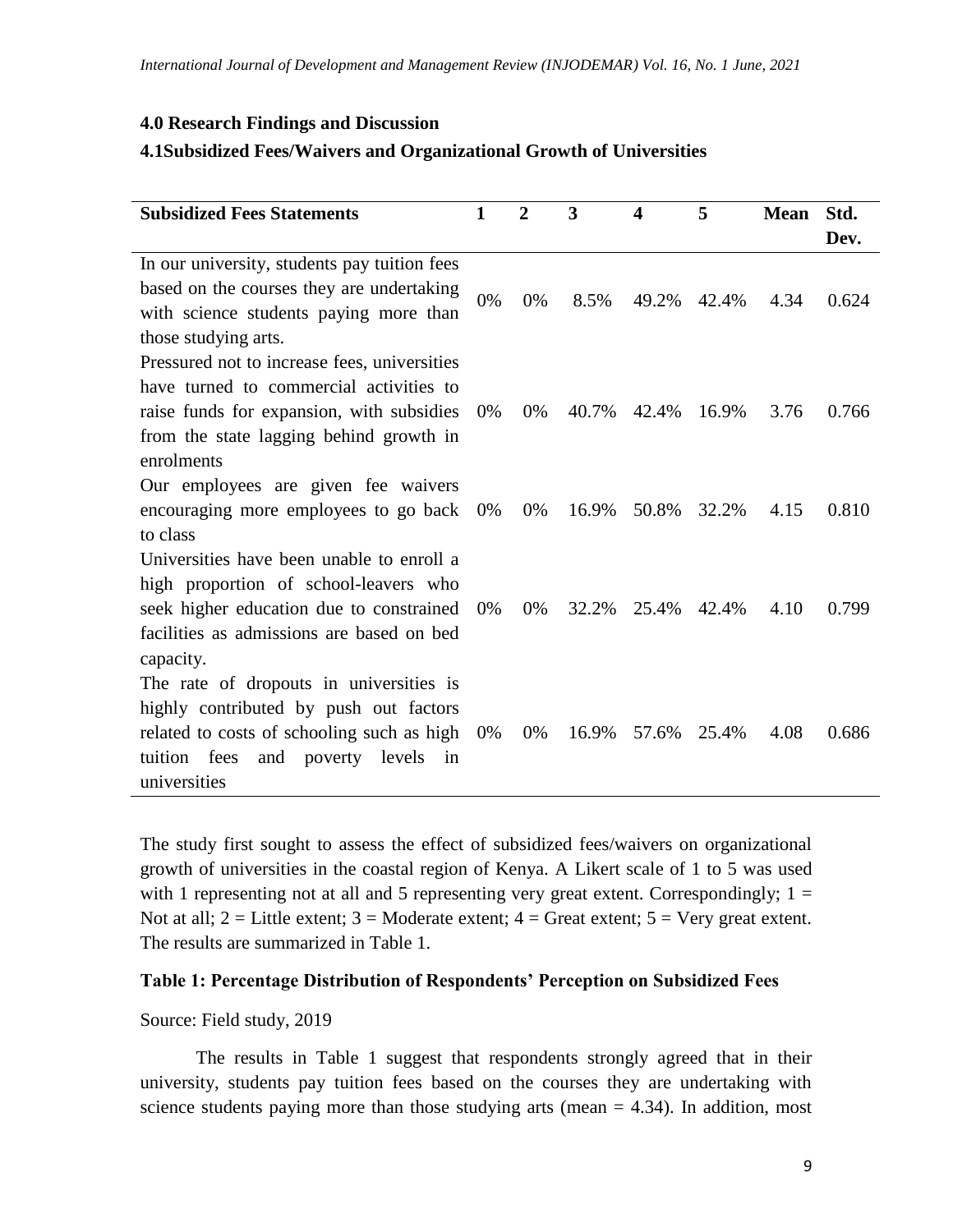respondents (mean = 3.76) agreed that as a result of the pressure not to increase fees, universities have turned to commercial activities to raise funds for expansion, with subsidies from the state lagging behind growth in enrolments. Universities are adopting alternative methods to raise their financial base among them being the IGU policy and funded researches.

The findings also indicate that university employees are given fee waivers encouraging more employees to go back to class as indicated by majority of the respondents who strongly agreed (mean  $= 4.15$ ). This is geared towards employee training and developing to build competency in the work place. Further, most respondents strongly agreed that universities have been unable to enroll a high proportion of school-leavers because of constrained facilities as admissions are based on bed capacity (mean  $= 4.10$ ). Majority (mean  $= 4.08$ ) also strongly agreed that the rate of dropouts in universities is highly contributed by push out factors related to costs of schooling such as high tuition fees and poverty levels in universities.

#### **4.2 School Based Courses and Organizational Growth of Universities**

The study first sought to assess the effect of school based courses on organizational growth of universities in the coastal region of Kenya. A Likert scale of 1 to 5 was used, correspondingly;  $1 = Not$  at all;  $2 = Little$  extent;  $3 = Model$  moderate extent;  $4 = Great$  extent;  $5 = 5$  $=$  Very great extent. The results are summarized in Table 2.

# **Table 2: Percentage Distribution of Respondents' Perception on School Based Courses**

| <b>School Based Courses Statements</b>                                                                                                                                                         |       | $\overline{2}$ | 3     | 4     | 5     | <b>Mean</b> | Std.  |
|------------------------------------------------------------------------------------------------------------------------------------------------------------------------------------------------|-------|----------------|-------|-------|-------|-------------|-------|
|                                                                                                                                                                                                |       |                |       |       |       |             | Dev.  |
| university attracts<br>sizeable<br>The<br>a<br>proportion of school based students<br>from both within and outside Kenya                                                                       | 0%    | 16.9%          | 16.9% | 23.7% | 42.4% | 3.92        | 1.054 |
| Our university has implemented school<br>based programmes where students study<br>part time classes                                                                                            | $0\%$ | $0\%$          | 32.2% | 42.4% | 25.4% | 3.93        | 0.888 |
| The objective of the school based<br>programme is to build a healthy learning<br>environment through a partnership with<br>schools that are developing and promote<br>success for the students | $0\%$ | $0\%$          | 23.7% | 50.8% | 25.4% | 4.02        | 0.824 |
| The school based programmes have<br>made education easily accessible to all<br>through their flexible schedules                                                                                | $0\%$ | $0\%$          | 8.5%  | 49.2% | 42.4% | 4.34        | 0.996 |
| School based programmes<br>reduces<br>university costs as students stay in<br>university premises with reduced costs<br>$\sim$<br>$T'$ 11, 1, 0.010                                            | 0%    | $0\%$          | 15.3% | 50.8% | 33.9% | 4.19        | 0.761 |

**Source:** Field study, 2019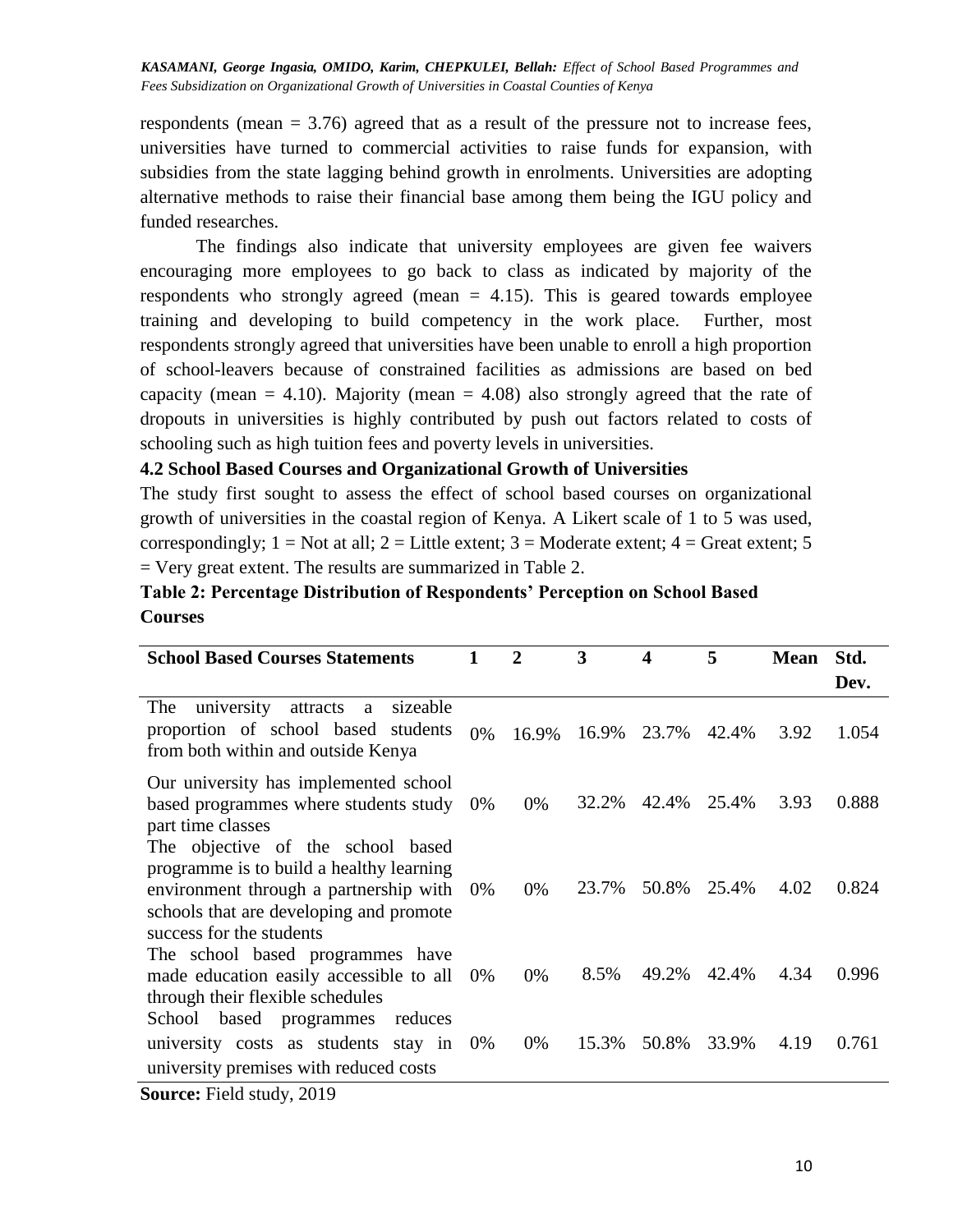From the findings in Table 2, the universities in the area attract a sizeable proportion of students to their school-based courses from both within and outside Kenya (mean = 3.92). Most of the universities have implemented school based programmes where students study part time classes or over the holidays (mean  $= 3.93$ ). The objective of the school based programme was to build a healthy learning environment through a partnership with schools that are developing and promote success for the students (mean  $= 4.02$ ). These school-based programmes have made education easily accessible to all through their flexible schedules (mean  $= 4.34$ ). School based programmes also reduces university costs as students stay in university premises with reduced costs (mean  $=$  4.19). These findings imply that the universities in the area were objectively pursuing the school based programmes and that these courses were being offered flexibly. As a result, they had been able to attract both local and foreign students.

# **4.3 Organizational Growth of Universities in the Coastal region of Kenya**

The study sought to establish the status of organizational growth of universities in the Coastal Region of Kenya. The findings are given in Table 3.

| лхенуа                                               |       |                |               |               |               |             |       |
|------------------------------------------------------|-------|----------------|---------------|---------------|---------------|-------------|-------|
|                                                      | 1     | $\overline{2}$ | 3             | 4             | 5             |             | Std.  |
| <b>Statement</b>                                     |       | $\frac{6}{9}$  | $\frac{0}{0}$ | $\frac{0}{0}$ | $\frac{0}{0}$ | <b>Mean</b> | Dev.  |
| Profitability and financial muscle has increased as  |       |                |               |               |               |             |       |
| a result of academic program development and         | 0%    | 20%            | 37%           | 34%           | 9%            | 3.31        | 0.554 |
| advertising in universities                          |       |                |               |               |               |             |       |
| Universities have witnessed increased growth in      |       |                |               |               |               |             |       |
| facilities emanating from increased student          | $0\%$ | 14%            | 39%           | 42%           | 5%            | 3.36        | 0.678 |
| enrolment and increased academic programmes          |       |                |               |               |               |             |       |
| There is noticeable growth in the number of          |       |                |               |               |               |             |       |
| university students as a result of competitive       | 0%    | 25%            | 39%           | 25%           | 10%           | 3.2         | 0.912 |
| strategies employed by Kenyan universities.          |       |                |               |               |               |             |       |
| The adoption of the various coping strategies in     |       |                |               |               |               |             |       |
| universities has resulted to student satisfaction    | 0%    | 19%            | 51%           | 22%           | 9%            | 3.2         | 0.776 |
| hence more enrolment                                 |       |                |               |               |               |             |       |
| There is intense competition of universities fuelled |       | 34%            |               | 14%           |               | 2.93        |       |
| by academic program development                      | 0%    |                | 46%           |               | 7%            |             | 1.069 |

## **3: Perceptionon Organizational Growth of Universities in the Coastal Region of**   $K_{\text{onvo}}$

# **Source:** Field study, 2019

The findings in Table 3 indicate that profitability and financial muscle has increased because of academic programme development and advertising in universities (Mean = 3.31). Universities have witnessed increased growth in facilities emanating from increased student enrolment and increased academic programmes (Mean = 3.36). There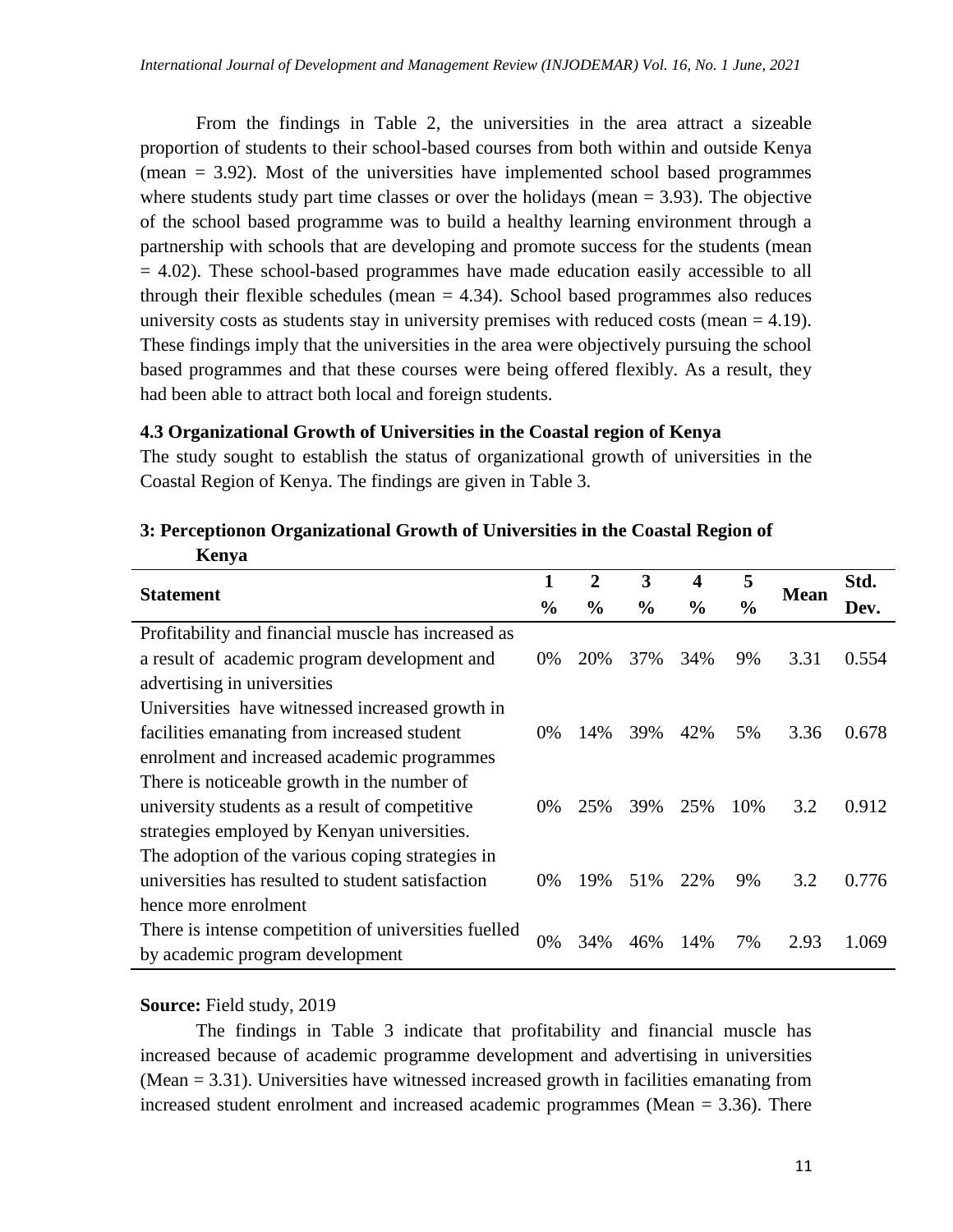was noticeable growth in the enrolment of students because of competitive strategies employed by universities in the area (Mean  $= 3.2$ ). The findings also suggest that the adoption of the various coping strategies in universities had resulted to student satisfaction hence more enrolment (Mean = 3.2). However, there was moderate competition of universities in the area fueled by academic programme development  $(Mean = 2.93)$ .

### **4.4 Correlation Analysis**

Spearman's Rank correlation was carried out to determine if there was a significant relationship between the independent variablesand constructs of the dependent variable.

#### **4.4.1 Perception on the Effect of Subsidized Fees/Waivers on organizational Growth**

The first correlation was done to determine whether subsidized fees/waivers significantly influenced organizational growth of universities in the coastal region of Kenya. The results are summarized in Table 4.

| <b>Variable</b>              | <b>Correlation</b> | <b>Sign</b> |
|------------------------------|--------------------|-------------|
| Independent Variable         |                    |             |
| Subsidized fees              |                    |             |
| Dependent Variable           |                    |             |
| <b>Growth in Facilities</b>  | 0.061              | (0.316)     |
| Growth in Student enrollment | 0.383              | (0.021)     |
| Increased Fees Revenue       | 0.053              | (0.032)     |
| $N=59$                       |                    |             |

#### **Table 4: Subsidized Fees/Waivers on Organizational Growth**

The findings in Table 4 show evidence of a relationship between subsidized fees and two of the constructs of university growth, that is, growth in student enrollment ( $r = 0.383$ , p  $= 0.021 < 0.05$ ) and increased fees revenue (r  $= 0.053$ , p  $= 0.032 < 0.05$ ). Consequently, the study rejected the null hypothesis:

*H01: Subsidized fees have no significant influence on organizational growth of universities in the coastal region of Kenya.* 

The study, thus adopted the view that the subsidizing fees was a growth factor on organizational growth of universities in the coastal region of Kenya. The positive correlation in the case of growth in student enrollment implies that the subsidization of fees attracts more students hence growth in fees and facilities. The correlation in the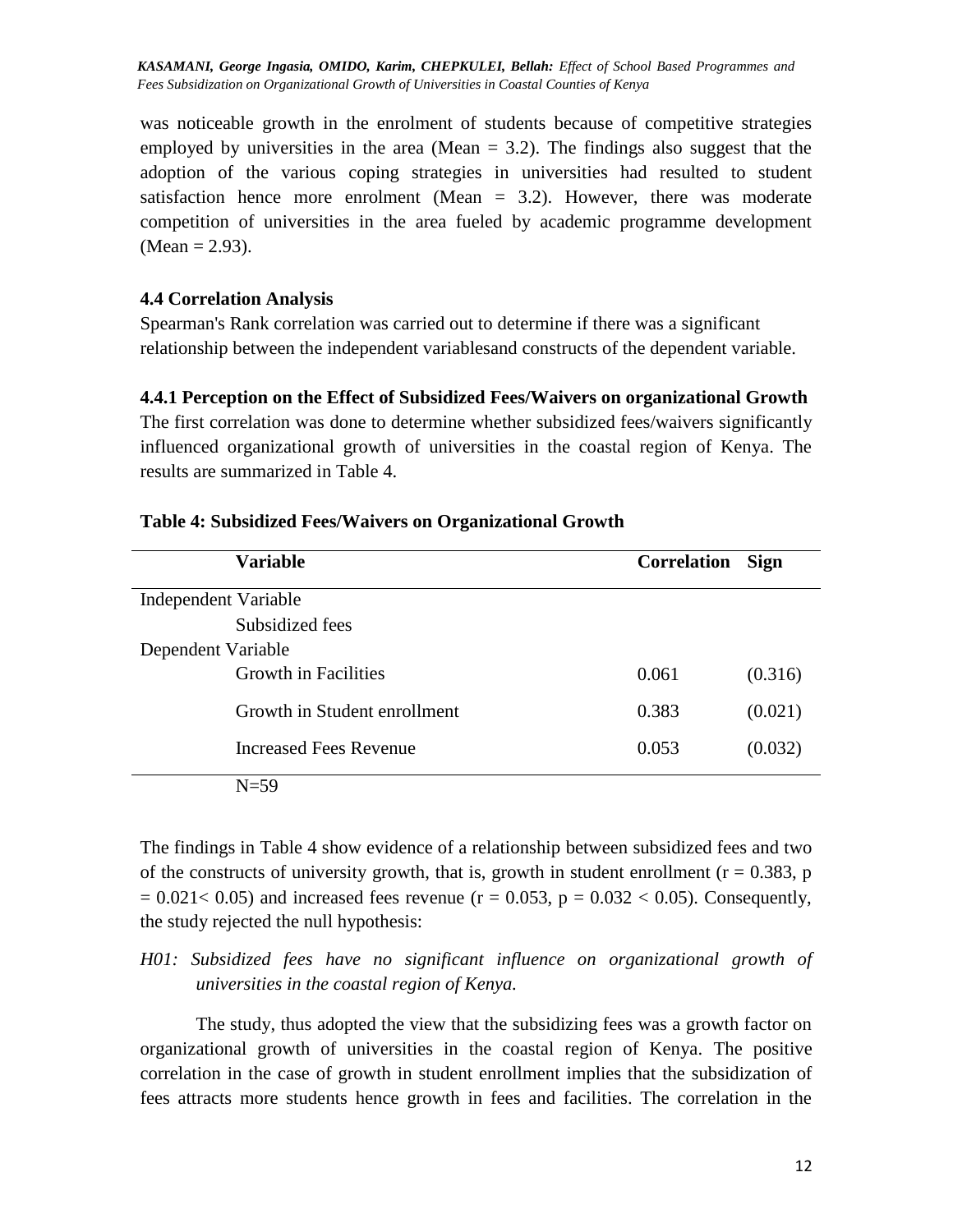construct "Increased fees revenue" suggests that subsidization of fees increases the amounts received by universities owing to the increase in number of students. However, the increase was marginal and in the long run it could be unsustainable owing to strained facilities and, therefore, other cost leadership factors like infrastructure needed to be correspondingly improved.

## **4.4.2 Perception on the Effect of School Based Courses on Organizational Growth**

The first correlation was done to determine whether School Based Coursessignificantly influenced organizational growth of universities in the coastal region of Kenya. The results are summarized in Table 5.

|                      | <b>Variable</b>              | <b>Correlation</b> | <b>Sign</b> |
|----------------------|------------------------------|--------------------|-------------|
| Independent Variable |                              |                    |             |
|                      | School based courses         |                    |             |
| Dependent Variables  |                              |                    |             |
|                      | Growth in Facilities         | 0.003              | (0.062)     |
|                      | Growth in Student enrollment | 0.232              | (0.002)     |
|                      | Increased Fees Revenue       | 0.176              | $(0.003)*$  |
|                      |                              |                    |             |

### **Table 5: School Based Courses on Organizational Growth**

## N=59

\* Significant at <5%

From the results in Table 5, there is sufficient evidence to deduce that school based courses significantly influence growth in student enrollment of students in universities in the coastal region of Kenya ( $r = 0.232$ ,  $p = 0.002 < 0.05$ ). Further, the findings also suggest that school based courses significantly increase the fees payment in universities in the coastal region of Kenya ( $r = 0.176$ ,  $p = 0.003 < 0.05$ ). Therefore, the study rejected the null hypothesis:

# *H02: School based courses do not have significant influence on organizational growth of universities in the coastal region of Kenya.*

As a result, the alternate view that school based courses significantly influenced organizational growth of universities in the coastal region of Kenya was adopted. This implies that the increase of the number of students joining universities and the subsequent increase in the total fees received by the said universities could be attributed to the school based courses offered by them.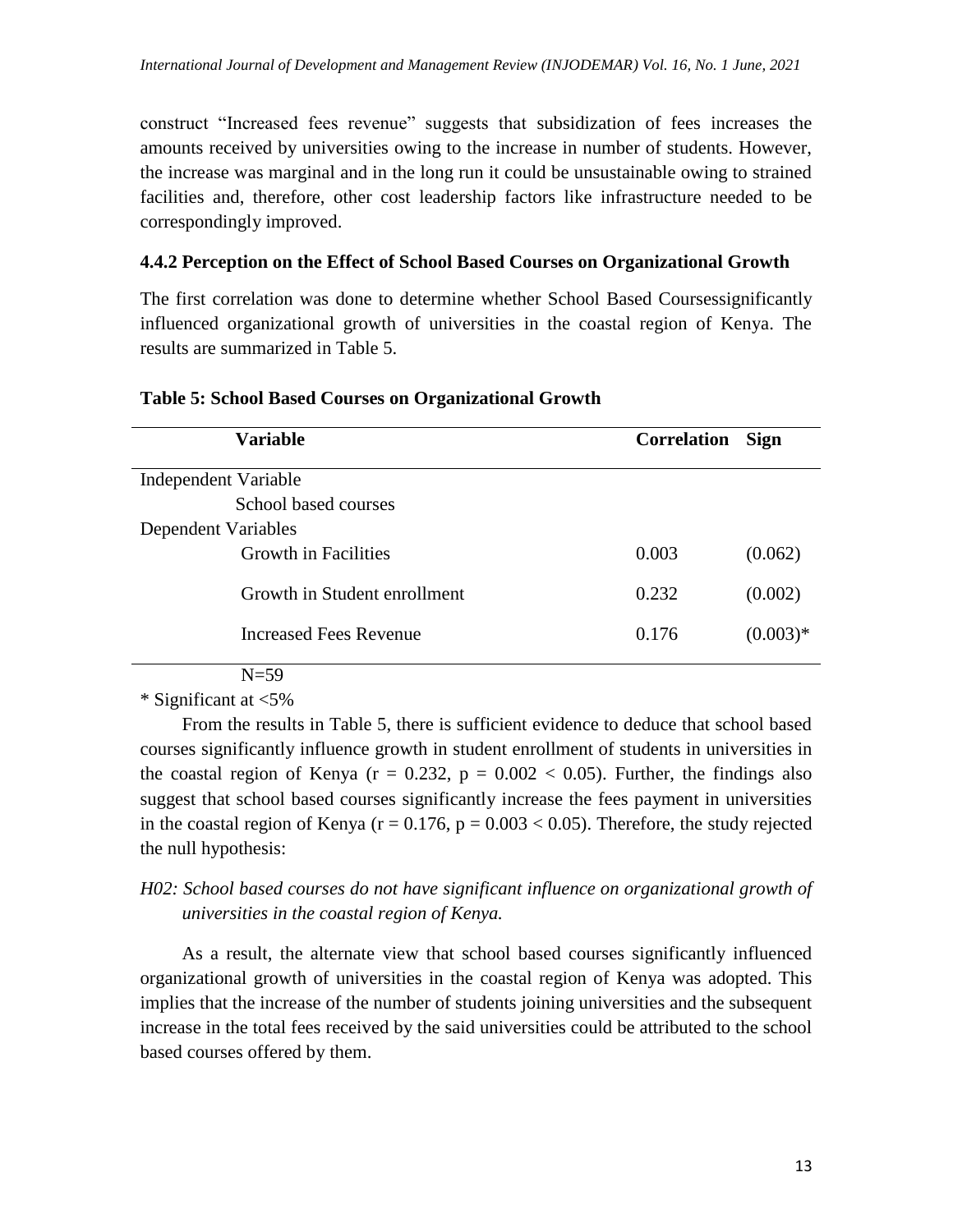#### **5.0 Discussion**

Porter's competitive generic strategies provided an ideal theoretical framework for analyzing the performance of the two independent variables in relation to university growth. The two independent variables, school-based learning programmes and fees subsidization for students fall within the differentiation and cost leadership domains of the Porter's competitive generic strategies. According to Porter (1985), a firm must aim to be a low cost producer if it has to obtain cost advantages in production and ultimately cost leadership.

The results indicated that the universities in the Coast region of Kenya were adopting alternative methods to raise their financial base among them being the IGU policy and funded researches. In most of the universities, students pay tuition fees based on the courses they are undertaking with science students paying more than those studying arts. This was bound to impinge on the cost advantages they were seeking to leverage on. However, to offset this effect on the overall performance of the universities organizational growth, most had turned to commercial activities to raise funds for expansion and enable them increase enrolments. Nevertheless, this did not register any significant effect on the growth of facilities which could enable them to successfully pursue the cost leadership strategy as low cost producers as recommended by Porter (1985). The subsidization of the fees had significantly increased growth in student enrollment in the universities without a corresponding growth in facilities. As a result, most universities had still been unable to enroll a high proportion of school-leavers because of constrained facilities. The subsidization of fees with decrease in fees paid together with insignificant growth in facilities suggests that the cost leadership strategy could not hold in the long run in the universities in the area due to low cost advantages. In other words, as indicated by Shi *et al.,* (2008), the inability to achieve low operating costs would not allow the management to reduce prices invariably while maintaining profitability as it would eventually weaken their position in the market. Therefore, the fees subsidization strategy without a corresponding increase in campus facilities would eventually lead to unsustainable growth of the universities.

The differentiation effect through offering of the school based courses was found to significantly influence university growth. Particularly, most of the universities have implemented school based programmes where students study part time classes or over the holidays. The flexibility in the design of the school based programme was consistent with Porter's view of creating a unique product through differentiation (Acquaah &Yasai-Ardekani, 2006) and this was distinguishing them in the market (Pearce & Robinson, 2008). As a result, most of the universities in the area were able to attract a sizeable proportion of students to their school-based courses from both within and outside Kenya. Therefore, as derivatives of generic competitive strategies, subsidization of fees and offering school based courses were providing competitive advantage to the universities in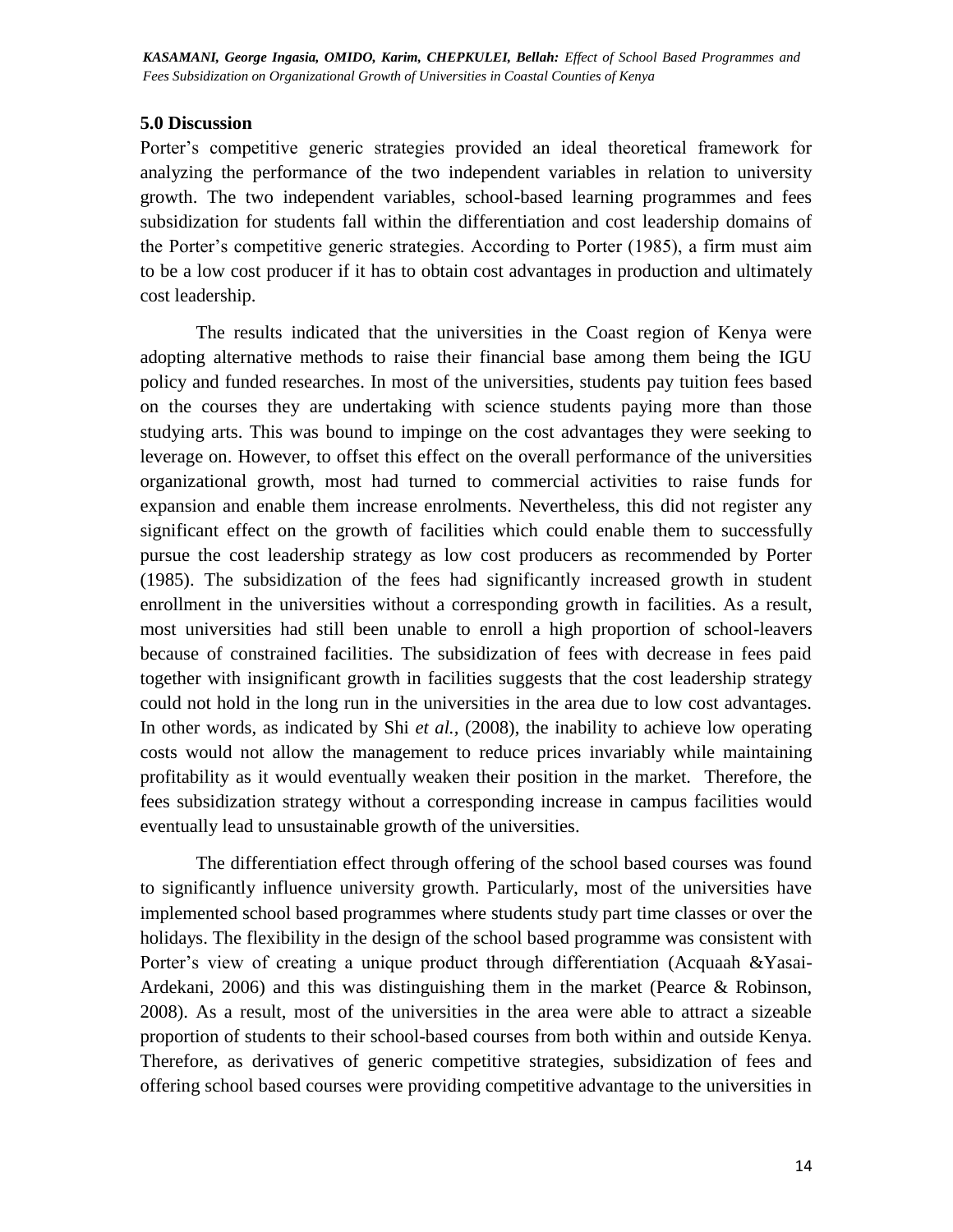the coastal region of Kenya and were also impacting significantly on their organizational performance. However, subsidization of fees was a weaker variable and, hence, unlikely to be sustained in the long run if other cost advantage measures were not introduced to support it.

# **6.0 Conclusion and Recommendations**

# **6.1 Conclusion**

Subsidization of fees has a positive influence on university growth. However, the subsidization of fees with decrease in fees paid together with insignificant growth in facilities whereas there was a significant increase in growth in student enrollment in universities implementing the strategy suggests that the cost leadership strategy could not hold in the long run in the universities in the area due to low cost advantages. Further, the differentiation effect through offering of the school based courses was found to significantly influence university growth. The flexibility in the design of the school based programme was consistent with Porter's view of creating a unique product through differentiation and this was distinguishing them in the market. However, with the increasing competition in the higher education market, the universities in the area must constantly guard against the five competitive forces spelt outby Porter (1979). One such approach that may make the application of the two strategies sustainable in the long run will be the application of the Bowman Strategy Clock.

# **6.2 Recommendations**

- $\triangleright$  The study recommends that the universities in the area should implement the two strategies following the Bowman Strategy Clock that enable them to know when to optimize a given strategy or a combination of the strategies to achieve the desired effect.
- $\triangleright$  The universities should also constantly differentiate their courses, for example, through application of information and communications technology (ICT) to improve their content delivery, hence, the quality of their products among distance learners.
- $\triangleright$  The universities need to develop more teaching and learning facilities and also use technology extensively where applicable in order to enable them have cost advantages and become low cost producers. This will enable them to subsidize the fees meaningfully while increasing revenue at the same time.

# **References**

Agumbi, P. F. (2013). *Challenges and practices of strategy implementation at the Technical University of Mombasa,* Unpublished MBA Project, Technical University of Mombasa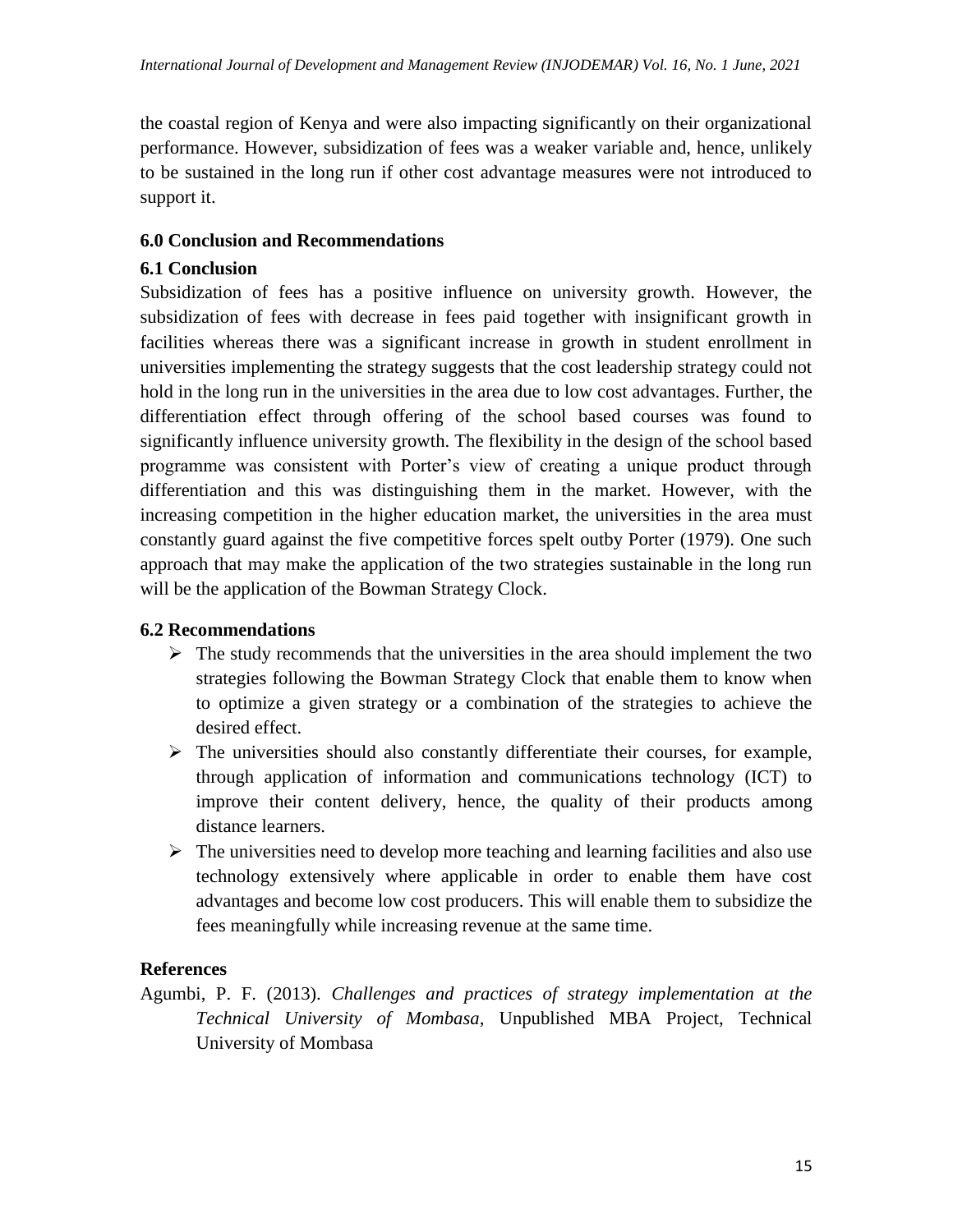- Alando, J. (2016). *Coping strategies adopted by private universities in response to increased demand for higher education: The case of four private universities,* Unpublished Master's Thesis, United States International University –Africa, Nairobi, Kenya.
- Babbie, E. (2004). Survey research, *The Practice of Social Research*, 10(1): 242-280.
- Cooper, D. R., & Schindler, S.P. (2008). *Business research methods* (10th ed.). Boston: Mcgraw-Hill International Edition
- Hoxby, C. M. (2007). Does competition among public schools benefit students and taxpayers? Reply. *American Economic Review*, *97*(5): 2038-2055.
- James, R., Baldwin, G., & McInnis, C. (1999). *Which University? The factors influencing the choices of prospective undergraduates* (Vol. 99, No. 3). Canberra: Department of Education, Training and Youth Affairs.
- Johnson, G. & Scholes, J. (2005). *Exploring corporate strategy*, 7<sup>th</sup> Ed, New York: Financial Times – Prentice Hall.
- Johnson. G, Scholes, K. & Whittington R (2008).*Exploring corporate strategy: Texts & cases,* 8th Edition, Prentice Hall, Financial Times, Harlow, England.
- Kitum, W.K. (2010). *Management perception of performance contracting in the University of Nairobi* (Unpublished MBA project). School of Business, University of Nairobi, Kenya.
- Manuh, T., Gariba, S., &Budu, J. (2007). Change and transformation in Ghana's publicly funded universities. *Partnership for Higher Education in Africa. Oxford, UK: James Currey and Accra, Ghana: Woeli Publishing Services*.
- Mazzarol, T. W., &Soutar, G. N. (2008). Australian educational institutions' international markets: a correspondence analysis. *International Journal of Educational Management*, *22*(3); 229-238.
- Mukhwana, E., Oure, S., Kiptoo, S., Kande, A., Njue, R., Too, J., & Some, D.K. (2016). State of university education in Kenya. Commission for University Education. Discussion Paper 04. Nairobi, Kenya.